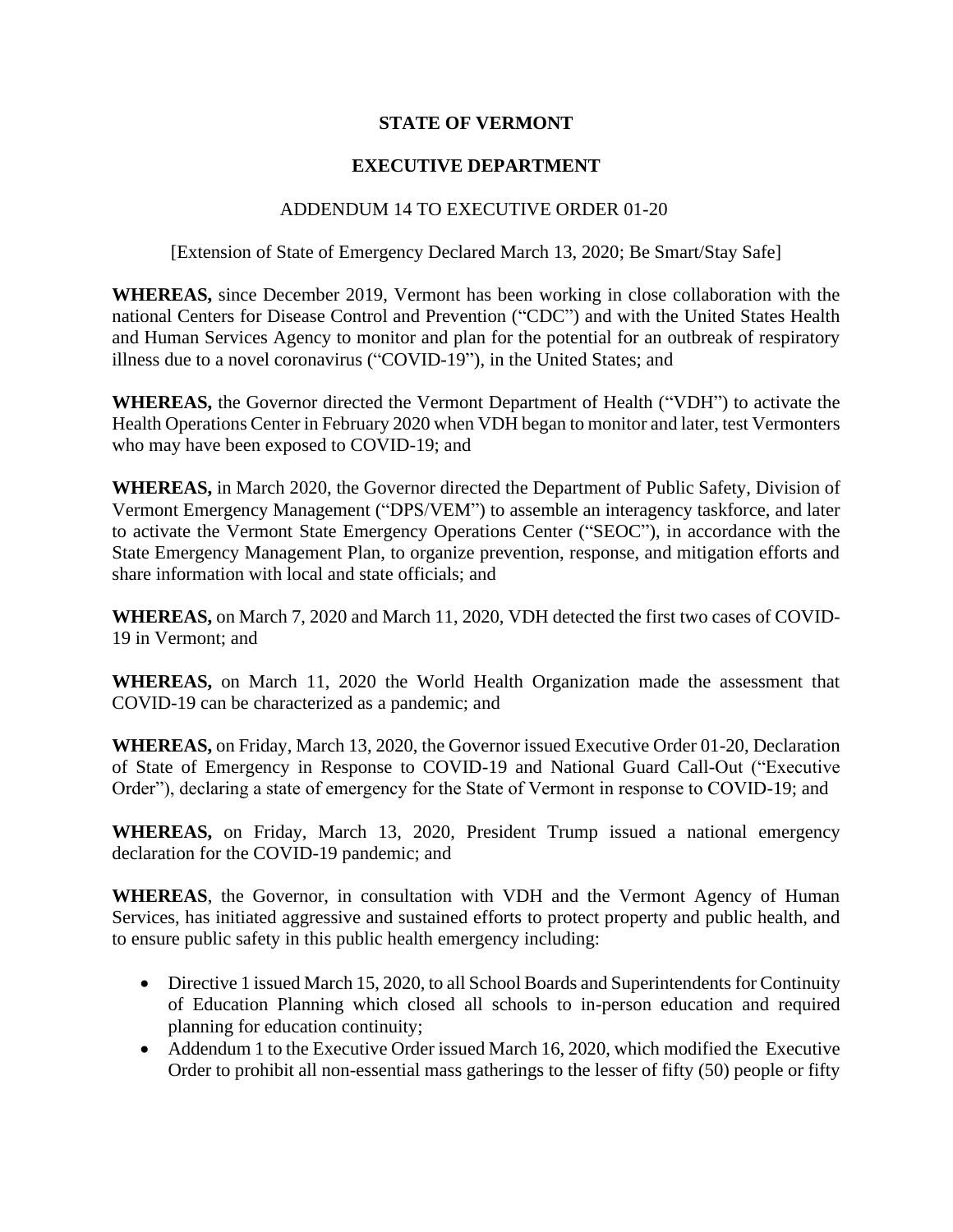percent (50%) of the occupancy of a facility at the same time for social, recreational or entertainment activities;

- Addendum 2 to the Executive Order issued March 17, 2020 ordering restaurants, bars, or establishments that offer food or drink to suspend on-premises consumption of food or drink;
- Directive 2 issued March 17, 2020 to all School Boards, Superintendents, and Child Care Programs to close childcare centers and provide for services to children of Essential Persons during the closure period in response to COVID-19;
- Directive 3 issued March 18, 2020 directing Department of Motor Vehicle services to provide online, by mail or phone, and suspend all in-person transactions;
- Directive 4 issued March 19, 2020 to the Department of Liquor and Lottery authorizing take-out, curbside pickup and delivery of beverage alcohol, including spirit-based drinks and malt and vinous product accompanying food orders for off-premise consumption;
- Addendum 3 to the Executive Order issued March 20, 2020, requiring the postponement of all non-essential adult elective surgery and medical and surgical procedures;
- Addendum 4 to the Executive Order issued March 21, 2020, which suspended the operation of close-contact businesses and further restricted the size of mass gatherings;
- Addendum 5 to the Executive Order issued March 23, 2020, which ordered all businesses and non-profits to institute work from home procedures to the extent possible;
- Addendum 6 to the Executive Order issued March 24, 2020, which ordered all Vermonters to stay home, stay safe with the exception of those performing critical services ("Stay Home/Stay Safe");
- Directive 5 issued March 25, 2020 clarifying schools for preK-12 students shall remain dismissed for in-person instruction for the remainder of the 2019-2020 school year and required schools to have continuity of learning plans for remote learning implemented on or before Monday, April 13, 2020;
- Addendum 7 to the Executive Order issued March 30, 2020, which imposed quarantine restrictions on travelers arriving in Vermont and clarified the closure of lodging operations;
- Addendum 8 to the Executive Order issued April 3, 2020, which clarified the Governor's direction to provide non-congregate sheltering in Vermont and extended certain deadlines relating to closures of DMV and bars and restaurants; and
- Addendum 9 to the Executive Order issued April 10, 2020, which extended the Executive order through May 15 and made other directives and clarifications.

**WHEREAS**, modeling studies done for the State clearly show that, but for the mitigation measures taken to date, the number of COVID-19 cases and COVID-19 related deaths in the State and the region would be having a much more devastating effect on Vermonters and would be threatening to overwhelm the capacity of the Vermont health care system; and

**WHEREAS**, as of April 17, 2020, the Governor began to undertake a phased approach set forth below, to reopen the economy, addressing the need to restore and strengthen the State's overall social and economic wellbeing while including measures for the prevention of a resurgence of COVID-19 that would undermine or lose the important public health outcomes achieved to date: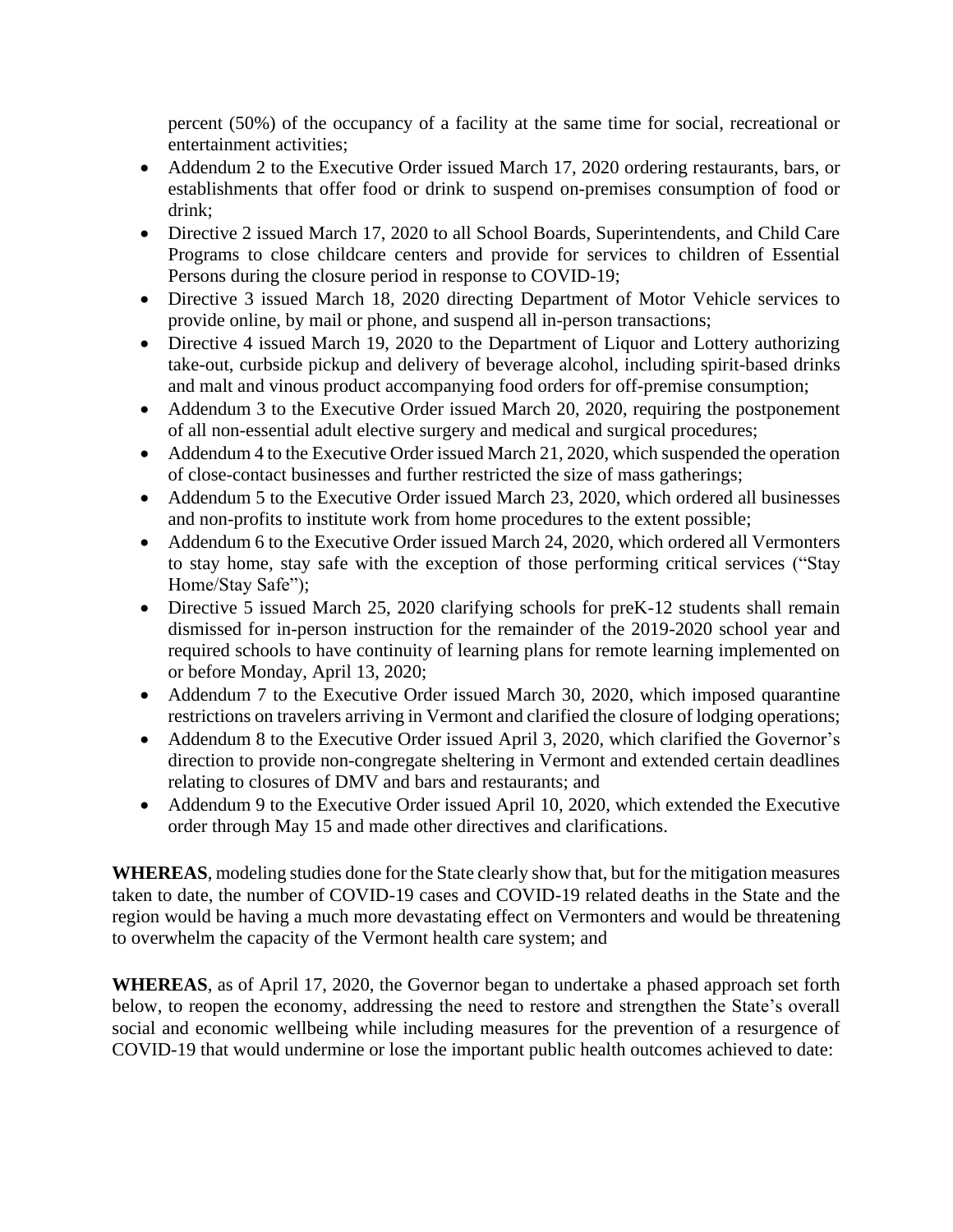- Phase 1 set forth in Addendum 10 to the Executive Order issued April 17, 2020, which outlined principles and safety precautions for a phased restart of the Vermont economy, allowed small crews for outside construction or other outdoor trade jobs, and single-worker professional services and clarified guidance for retailers to allow additional operations using delivery and curbside service;
- Phase 2 set forth in Addendum 11 to the Executive Order issued April 24, 2020, which allowed an expansion of small crews for construction and resumption of manufacturing and distribution operations with small crews, in-person shopping at outdoor retail operations and farmers markets and offered clarity for library operations;
- Phase 3 set forth in Addendum 12 to the Executive order issued May 1. 2020, which required enhanced training for larger operations and mask use on public transit and in public transportation facilities, and allowed further phased expansion, up to full operations, of construction, manufacturing and distribution operations;
- Phase 4 set forth in and Amendment to Addendum 3 to the executive order issued May 4, 2020, which allowed for the phased restart of elective medical and surgical procedures;
- Phase 5 set forth in Addendum 13 to the Executive Order issued May 6, 2020, which expanded some outdoor recreation and allowed limited social interactions; and
- Phase 6 set forth in an Amendment to Addendum 6 to the Executive Order (Stay Home/Stay Safe) issued May 13, 2020, which allowed for limited resumption of retail operations which were not deemed critical under Stay Home/Stay Safe; and

**WHEREAS**, the Governor has determined, in consultation with the Commissioner of VDH and DPS/VEM, based on the best science and data available, to extend the State of Emergency for the State of Vermont through Monday, June 15, 2020; and

**WHEREAS,** the Governor has further determined, in consultation with the Commissioner of VDH and DPS/VEM, based on the best science and data available, to further modify Addendum 6 to the Executive Order to expand the range of activities and travel Vermonters may enjoy with an understanding that VDH and CDC health and safety measures should be followed; and

**WHEREAS**, the Governor has determined to authorize lodging facilities to resume operations on a limited basis beginning May 22, 2020, subject to further action as needed to respond to continued COVID-19 response.

**NOW THEREFORE,** I, Philip B. Scott, by virtue of the authority vested in me as Governor of Vermont by the Constitution of the State of Vermont, the emergency powers set forth in 20 V.S.A. §§ 8, 9 and 11 and other laws hereby declare the State of Emergency for the State of Vermont shall be extended through midnight on Monday, June 15, 2020.

## **IT IS FURTHER ORDERED:**

1. Except as set forth herein, the Executive Order and all Directives and Addenda, as amended, issued thereunder shall continue in full force and effect until midnight on June 15, 2020, at which time the Governor, in consultation with the Vermont Department of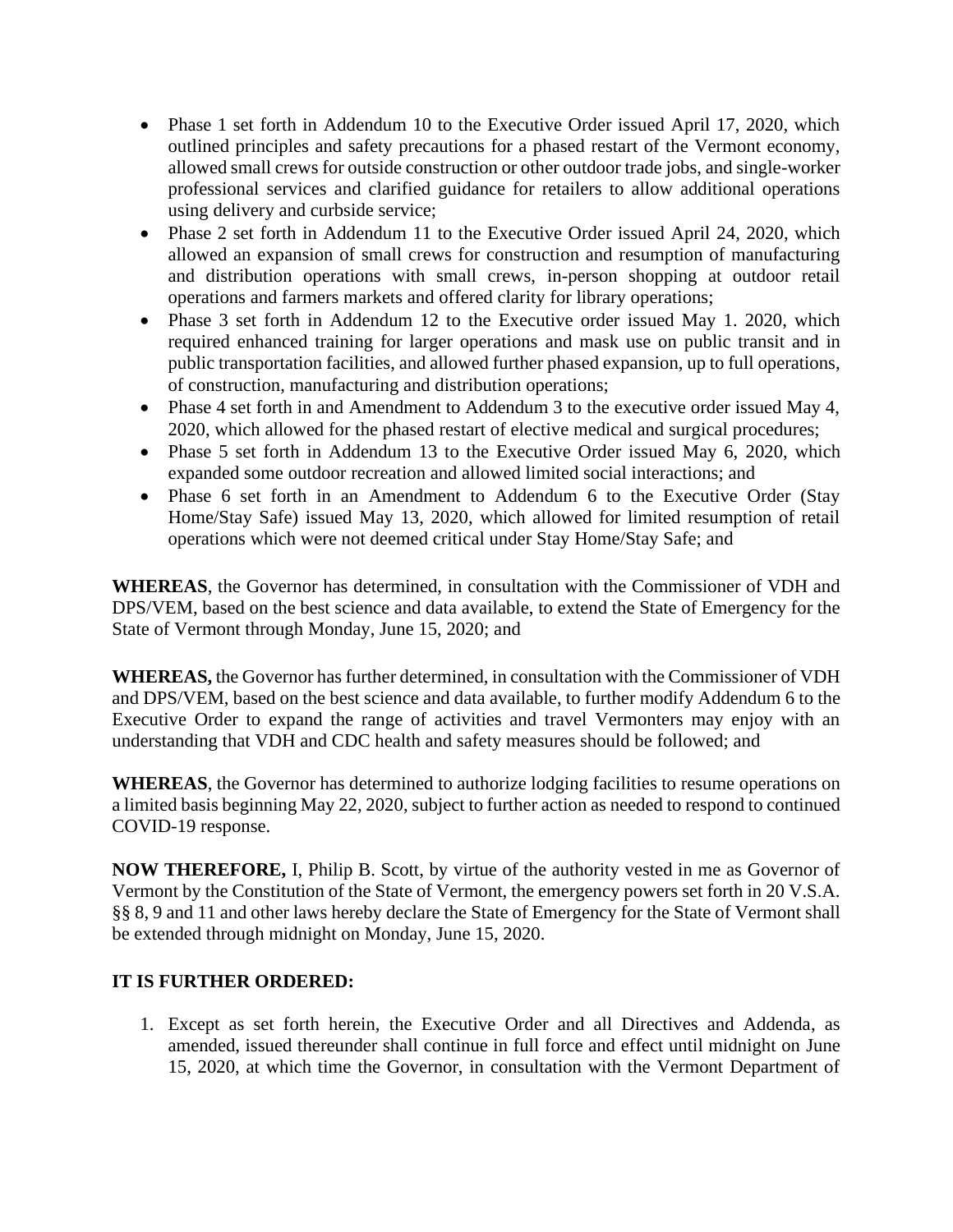Health and the Department of Public Safety/Division of Emergency Management shall assess the emergency and determine whether to amend or extend the State of Emergency.

2. Be Smart/Stay Safe. Section 1 of Addendum 6 of the Executive Order (Stay Home/Stay Safe), is hereby amended and restated as follows:

To preserve the public health and safety, to ensure the healthcare delivery system is capable of serving all, and to help protect those at the highest risk and vulnerability, Vermonters are encouraged to limit their exposure to disease outside their homes or places of residence as much as possible.

Vermonters should travel only as needed:

- For personal safety, medical care and care of others;
- For work, although all workers should continue to work remotely whenever possible;
- For shopping and services available at all businesses and non-profit and government entities determined to be critical and those which have been authorized to resume operations;
- To get fresh air and exercise by taking advantage of outdoor recreation and outdoor fitness activities that require low or no direct physical contact;
- For limited social interactions and gatherings of 10 or fewer, preferably in outdoor settings; and
- For in-state stays at available lodging, campground and marina facilities.

To keep disease from spreading, Vermonters should maintain physical distancing and protocols for hygiene recommended in guidance from CDC, VDH and other designated state agencies and departments. This means:

- Always staying home and away from others if you are sick with COVID-19, have recently been exposed to someone who has COVID-19, or just don't feel well;
- Keeping a 6-foot distance from others when you meet people outside of your household;
- Frequently washing your hands (hand sanitizer is acceptable when soap and water are not available);
- Coughing and sneezing into your elbow (even if you are wearing a facial covering);
- Wearing a facial covering over your nose and mouth when you are in close proximity to others from outside your household; and
- Limiting travel to within Vermont to the extent possible and when you do travel, limit non-essential stops.

Older adults (age 65 and over), and people with underlying medical conditions, like heart and lung disease or diabetes, are more likely to develop severe illness. They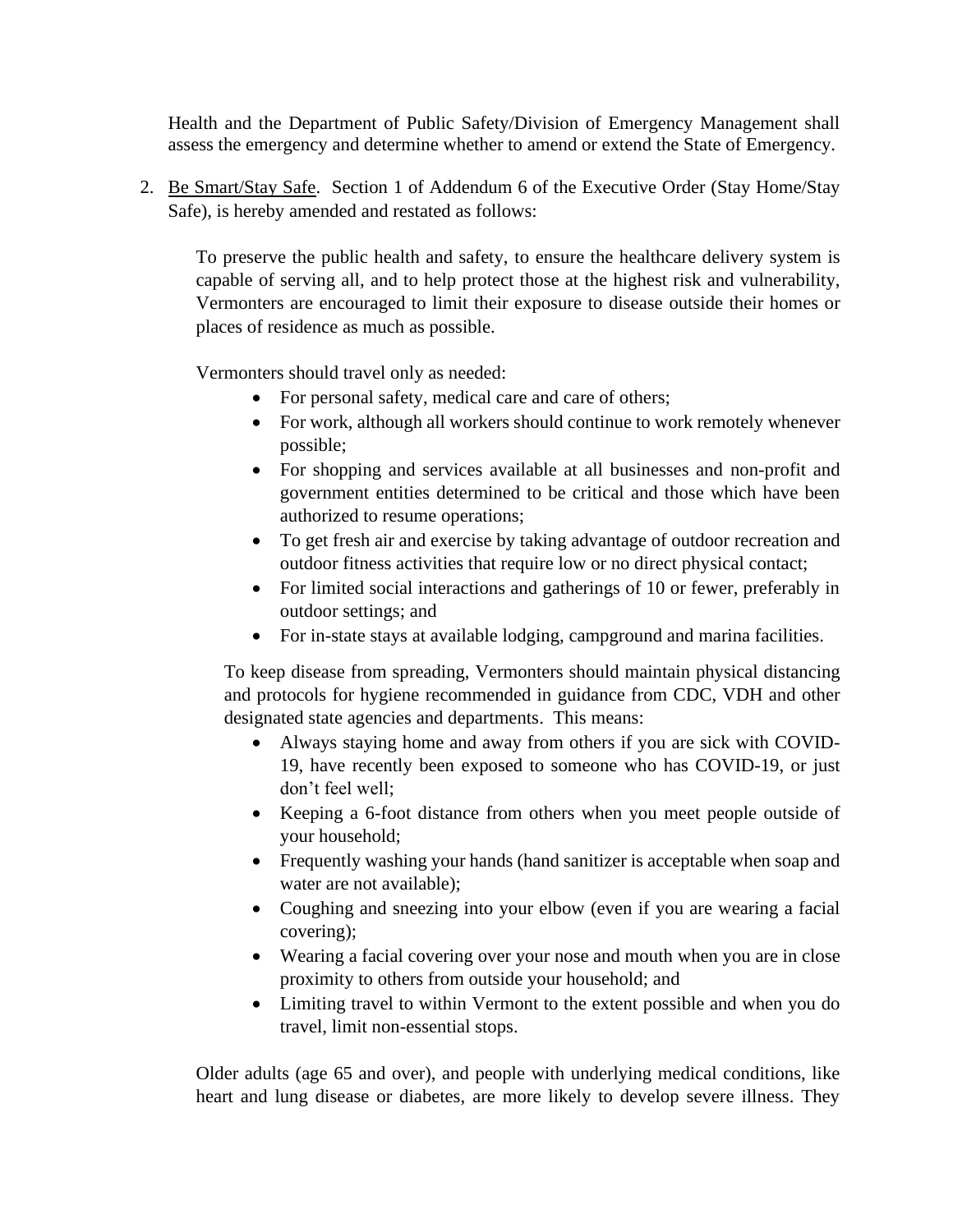should continue to shelter in place, and Vermonters should do everything they can to help keep them safe.

- 3. General Public Mask Use. All Vermonters are encouraged to wear face coverings over their nose and mouth any time they are interacting with others from outside their households, including in congregate outdoor settings where it is not possible to maintain physical distancing. Masks are not recommended for strenuous outdoor activity, anyone under the age of 2, anyone with a medical condition that is complicated or irritated by a facial covering, or anyone with difficulty breathing. Masks are not required when eating in outdoor settings. Businesses and non-profit and government entities may require customers or clients to wear masks. The legislative body of each municipality may enact more strict local requirements regarding mask use than those set forth herein.
- 4. Lodging Operations. Addendum 6 and Addendum 7 to the Executive Order are hereby modified to allow the limited resumption of lodging operations, including hotels, motels, bed and breakfasts, inns, short term rentals, such as those made available through VRBO, Homeaway, AirBnb and other services, parks for recreational vehicles and campgrounds, all public and private camping facilities including those managed by the Vermont Department of Parks and Recreation, and marinas.

Lodging may be provided for the following purposes:

- a. Housing vulnerable populations (emergency shelter for homeless individuals) as arranged through the state;
- b. Providing accommodations for health care workers, other workers deemed necessary to support public health, public safety or critical infrastructure and workers entering the state for authorized work;
- c. Use of lodging properties as quarantine facilities as arranged by the state; and
- d. Lodging for Vermont residents and others who certify self-quarantine for a minimum of 14 days prior to lodging overnight in Vermont.

On-line reservations may be resumed as of the date of this Addendum for stays beginning May 22, 2020. Lodging providers, and the online platforms that facilitate rentals and reservations, shall clearly post a prominent notice on their web platforms which advises potential guests of the health and safety requirements currently applicable to lodging and gatherings in Vermont.

The Secretary of the Agency of Commerce and Community Development (ACCD) shall issue mitigation requirements and procedures which require implementation of appropriate occupancy limits for stays and events and physical distancing, health and sanitation and training measures. The Secretary of ACCD, in consultation with the Commissioner of VDH, and with the approval of the Governor, may, from time-to-time, authorize additional limited, incremental, and phased resumption of lodging operations and update and modify the mitigation requirements and procedures regarding the resumption of lodging operations.